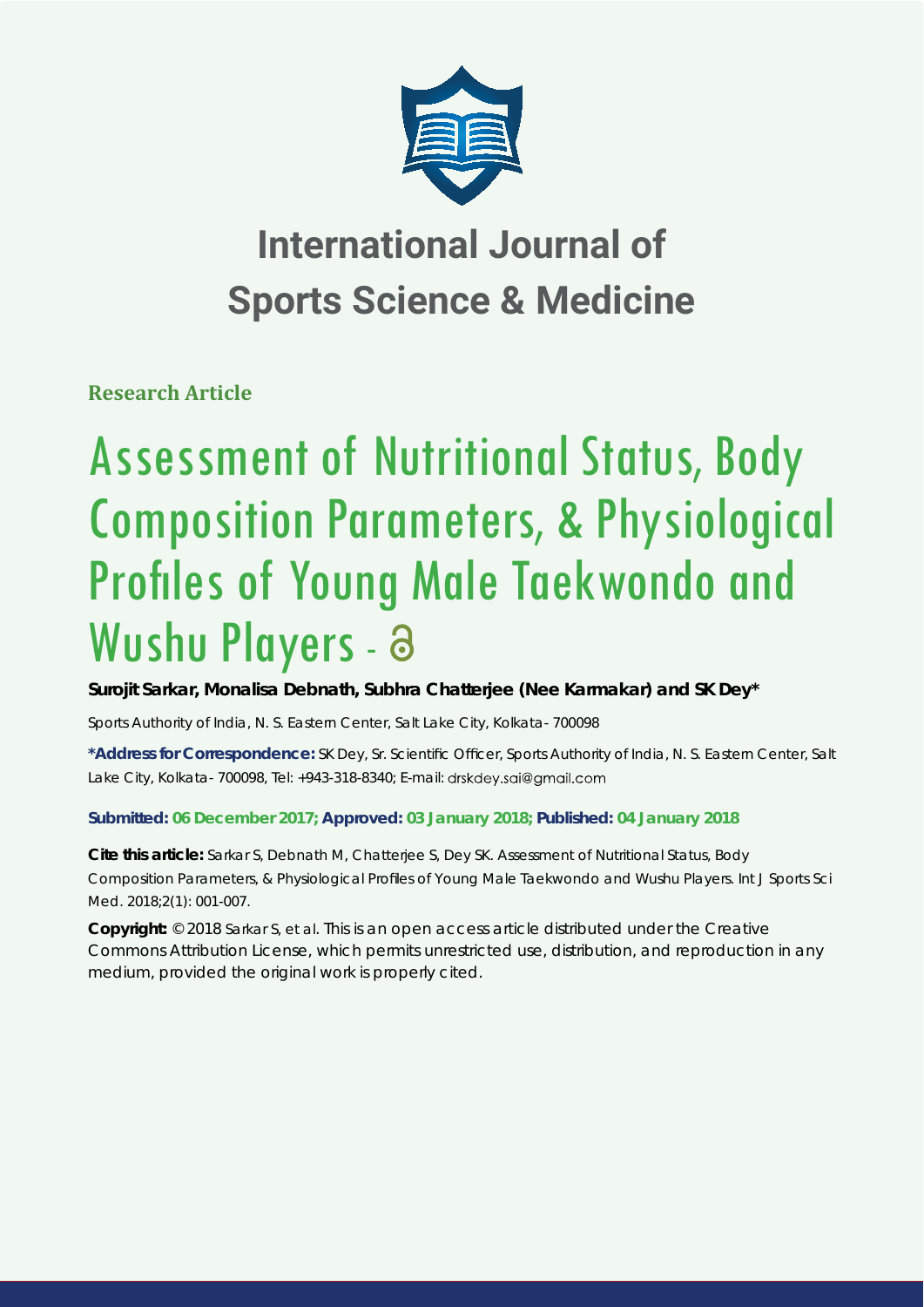#### **ABSTRACT**

Background: Present study was undertaken to assess and compare the nutritional status, body composition profiles and physiological parameters of taekwondo and wushu players.

**Methods:** Twelve male taekwondo (15.9 ± 1.83 years) and fourteen wushu (15.5 ± 1.82 yrs) players belonging to the weight category of 60kg and 55kg respectively with minimum of 3 - 4 years of formal training history were evaluated for height, weight, skin fold thicknesses, body composition, handgrip strength, relative back strength, VO<sub>2</sub> max and nutritional status following standard protocols.

**Results:** Mean weight and height of taekwondo and wushu players were found to be 57.8 ± 7.79 kg and 55.0 ± 5.73 kg and 170  $\pm$  4.95 cm & 167.4  $\pm$  5.08 cm respectively. No significant difference was observed in Body Mass Index (BMI) and body fat% when compared between them, although taekwondo players showed higher mean values. They also exhibited insignificantly higher handgrip and relative back strength (right:  $41.3 \pm 8.09$  kg; left:  $41.1 \pm 9.25$  kg;  $2.0 \pm 0.39$  kg/kg body wt) than their wushu counterpart (right:  $40.2 \pm 0.39$ 5.76; left: 38.9  $\pm$  6.44; 1.8  $\pm$  0.20). Wushu players exhibited higher aerobic capacity (VO<sub>2 max</sub> = 44.3  $\pm$  7.41 ml/kg/min), whereas taekwondo players showed higher anaerobic capacity (average power = 265.3 ± 39.53 watt) as compared to their respective counterpart. Dietary assessment revealed that total calorie consumption was significantly higher ( $p < 0.05$ ) in taekwondo players than wushu players although both the groups failed to meet their RDA. Both Taekwondo and wushu players showed optimal dietary intake of phosphorus (2670.8 ±  $406.43$  mg;  $2308.4 \pm 182.11$  mg), ascorbic acid  $(55.8 \pm 15.34; 53.6 \pm 15.78$  mg) and vitamin B<sub>12</sub>  $(1.7 \pm 0.55$  µg;  $1.8 \pm 0.59$  µg). Whereas, crude fiber (9.8 ± 2.30 mg; 8.6 ± 1.45 mg), calcium (679.4 ± 78.94 mg; 694.6 ± 88.43 mg), iron (24.1 ± 5.06 mg; 22.2 ± 1.92 mg) and vitamin A (503.1 ± 114.25 μg; 507.1 ± 141.72 μg) intake were low in both the groups than the standard dietary guidelines respectively.

Conclusion: Above findings indicated that taekwondo players have lower body fat percentages, higher body cell mass and muscle mass which may be explained as their indulgence in more resistance training although both the groups consumed adequate protein. It can also be concluded that better nutrition of taekwondo players may have resulted in comparatively better static strength and body composition profile.

**Keywords:** Taekwondo; Wushu; Martial art; Nutrition; Body composition; Physiological status

#### **INTRODUCTION**

Taekwondo and wushu, both are the finest forms of martial arts. Since Taekwondo (TKD) was selected as an official event in the 2000 Sydney Olympics, it has evolved as a martial art sport, undergoing various changes [1]. Considering it as a weight category game, distinct body compositional factors like low body fat percentage and high fatfree mass can serve as sensitive indicators of athletic performance [2-4]. The physical fitness factors that are important for executing strong and accurate moves in taekwondo reportedly include power, muscular strength and muscular endurance [5,6]. Even though wushu (WSU) is not one of the 28 official Olympic sports yet, it was included as a demonstration sport in the 2008 Beijing Olympic Games [1]. This game demands aforementioned physical preparation in a synchronized form to be succeeded. There exists an evidential lack of literature about nutritional and physiological traits of wushu and taekwondo players in this regard [1]. Kazemi [1] reported that martial art requires maximum muscle power and endurance as the muscular structure is responsible to execute better performance. Beneficial effects of nutrition on exercise and sports performance are well established since long back [7]. There is no doubt that nutrition can affect health, body weight and composition, substrate availability during exercise, recovery after exercise, and ultimately, exercise performance [8] which ultimately leads to excel in sports performance. Dietary strategies to improve sports performance include optimizing intakes of macronutrients, micronutrients, and fluids, including their composition and spacing throughout the day [9]. Carbohydrate intake has been shown to enhance performance for events lasting approximately 1 hour [10]. Protein consumption prior to and during endurance and resistance exercise has been shown to augment rates of Muscle Protein Synthesis (MPS) [11]. There are certain micronutrients of chief concern for athletes in accordance to their metabolic demands. Increases in hemoglobin production, blood volume, and muscle mass are normal characteristics of growth and maturation and account for the majority of amplified iron needs [12,13]. Vitamin A is considered as an essential micronutrient for

epithelial differentiation and maintenance processes, and is well known because of the negative effects of deficiency [14]. Vitamin C is an essential micronutrient with many important biological functions, and a cofactor for the biosynthesis of collagen, carnitine, neurotransmitters and peptide hormones as well as has an anticatabolic effect and also accelerates muscle recovery [15,16]. On the other hand, due to the role of vitamin B12 in energy metabolism, it is frequently promoted as an energy enhancer and an athletic performance and endurance booster [17,18]. Since there is a direct relationship between dietary intake and body composition, the measurements of body composition is considered as valuable tool for determining appropriate nutritional intakes thus revealing an important aspect in relation to an athlete's performance [19,20]. Kazemi & Pieter [1] have also studied the relationship of somatotype and body composition with physical performance. Evidences have demonstrated that somatotype varies with age, sex, nutritional status and physical activity [2,5,21]. Very little evidential studies on physiological and nutritional assessment of both taekwondo & wushu players are available which if done may help to build the basic anthropometric & physiological profile for such above mentioned combat sports. Hence, the present study was undertaken to

- i) Assess and evaluate the nutritional status, body composition profile and physiological parameters of taekwondo and wushu players and
- ii) To compare these parameters between the group along with international counterparts.

#### **MATERIALS AND METHODS**

#### **Subjects**

Present study was carried out on 26 male wushu ( $N = 14$ , mean age =  $15.5 \pm 1.89$  years) & taekwondo players (N = 12, mean age =  $16.2 \pm 1.98$  years). Both taekwondo and wushu players were at least a state level performer with minimum 2.5 years of formal training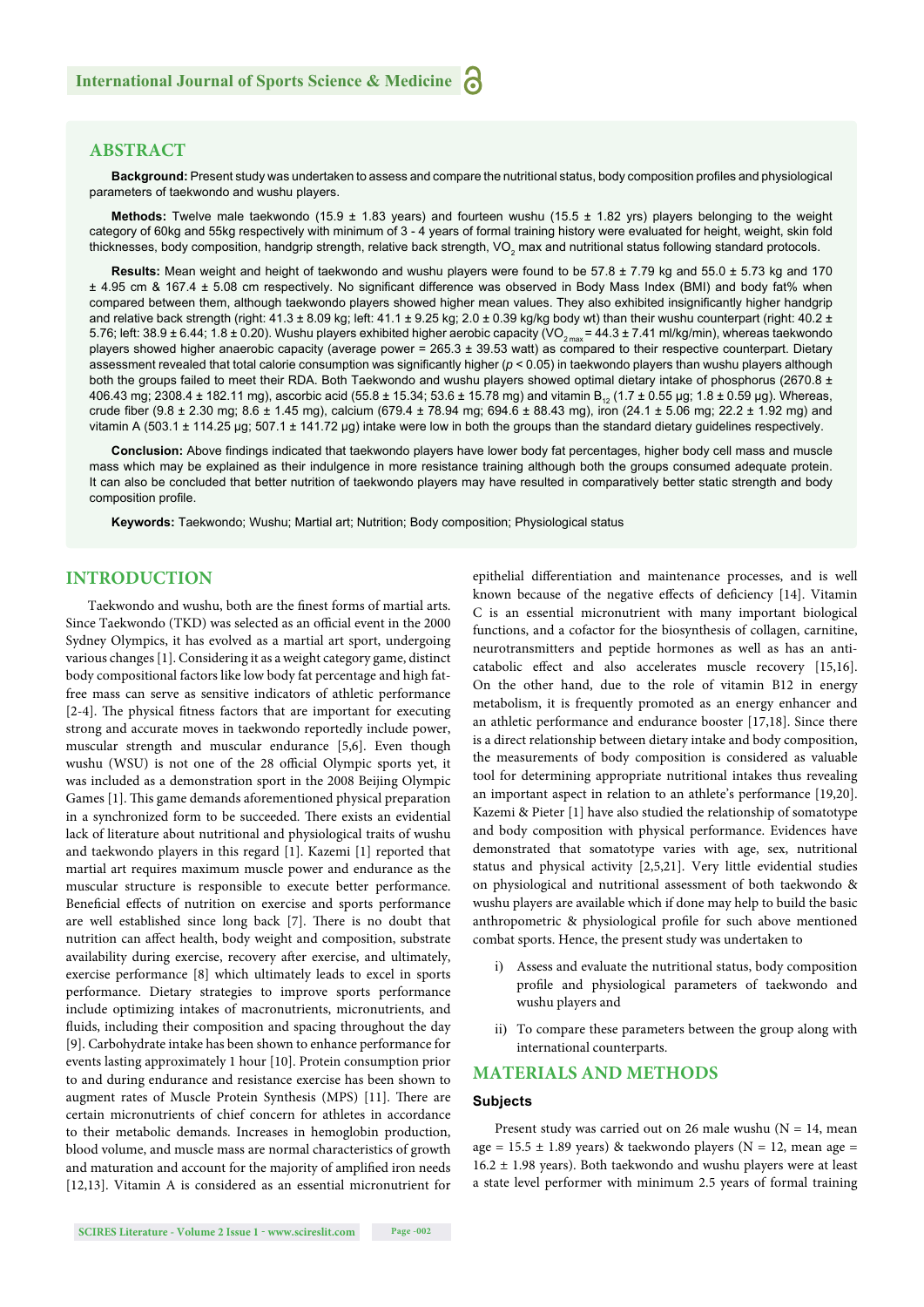history. The subjects were not having any history of hereditary and cardio-respiratory diseases. They were considered homogeneous as they belonged to almost similar socio-economic status, similar dietary habits and undergoing training in the same environmental/ climatic condition. All the subjects were evaluated for various anthropometric, body composition and physiological parameters along with assessment of nutritional status. Before the commencement of test, all the subjects were clinically examined by the physicians specialized in Sports Medicine following standard procedure [22]. Prior to initial testing, a complete explanation of the purposes, procedures and potential risks and benefits of the tests were explained to all the subjects and a signed consent was obtained from them.

#### **Training Regimen**

The formulation and implementation of systematic training program was made by the qualified coaches with the guidance of the scientific expert from Sport Science Department, Sports Authority of India, Kolkata. The training regimen for both the groups of the present study was held on an average 4 to 5 hours every day except Sundays and which comes about 30 hours in a week. There were two sessions in a day i.e. morning and evening session and both of which comprised of physical conditioning for one hour and skill training for about two hours. The physical training schedule includes different strength and muscular endurance training program along with flexibility exercises. Warm up and cool down session before and after starting of the main practice session were also included in the program. Besides the technical and tactical training the players were also provided psychological or mental training session thrice in a week.

#### **Anthropometric measurement**

The physical characteristics of the subjects including height (cm) & weight (kg) were measured by anthropometric rod and digital weighing machine respectively followed by standard procedure [23]. Skinfold thicknesses were recorded by the Herpenden skinfold caliper at the site of biceps, triceps, sub scapular, and supra-iliac [24]. Body density was calculated by the equation of Siri [25] and body fat percent was calculated by the formula of Brozek et al. [26]. Body Mass Index (BMI) was calculated from the body height and weight [27]. Handgrip strength and relative back strength were measured by handgrip and back dynamometer respectively (SENOH, Japan) following the standard procedure [22].

#### **Measurement of VO<sub>2</sub>max & anaerobic power**

Maximum aerobic capacity  $(\rm VO_{2}max)$  was assessed using an indirect method of multistage fitness test (Beep test) from where VO<sub>2</sub> max was predicted [28]. The procedures and purpose of the above test were elaborately instructed to all the players. In a typical shuttle run test, the players ran back and forth between two lines, spaced 20-m apart, in time with the "beep" sounds from a compact disc (20-m Shuttle Run test CD). Each successful run of the 20-m distance marks the completion of a shuttle. The frequency of the "beep" sound increases progressively with every minute of the test and correspondingly the player increases his/her running speed accordingly. The player is warned verbally if he did not reach the end line in time once. The test is terminated when he/she i) could not follow the set pace of the "beeps" for two successful shuttles and/or ii) stops voluntarily. Typically, the scores in the test are expressed as levels and shuttles, which estimate a person's maximum oxygen uptake capacity (VO<sub>2</sub>max) from the standard chart. Draper and Whyte (1997) [29]

**SCIRES Literature - Volume 2 Issue 1 - www.scireslit.com Page -003**

developed the Running-based Anaerobic Sprint Test (RAST) which was done to test a runner's anaerobic performance. For RAST, participants performed six maximal 35 m sprints on an Astroturf pitch with 10s rest periods between each sprint. Players were instructed to wear their normal training footwear. Each sprint was recorded using a Brower timing gate system (Brower Timing Systems, USA) with photocells positioned 35 m apart at approximately waist height. Participants were asked to start each sprint 0.3 m behind the timing gate and perform repeated sprints in alternate directions. The 10s rest periods were timed accordingly using a stopwatch and the participant were alarmed with a 3 sec countdown prior to each sprint.

#### **Bioelectrical impedance analysis (BIA)**

Body composition including Fat Free Mass (FFM), Total Body Water (TBW), Extra Cellular Water (ECW), Intra Cellular Water (ICW), ratio between Extra and Intra Cellular Water (ECW: ICW), Body Cell Mass (BCM), Muscle Mass (MM), Total Body Potassium (TBK), Total Body Calcium (TBCa), glycogen and minerals were measured using Bioelectrical Impedance Analysis (BIA) (Maltron Bioscan 920 - 2, Made in UK)**.** Total body electrical impedance to an alternate current  $(0.2 \text{ mA})$  with four different frequencies  $(5, 50, 50)$ 100 and 200 KHz) was measured using a multi-frequency analyzer. Measurements were taken followed by the standard testing manual of Maltron International (Maltron Bioscan 920 - 2 operating and service manual [30].

#### **Nutritional assessment**

Information on dietary habits like meal pattern, meal frequency, and food likes and dislikes and skipping of meals were elicited. The intake of various food groups and their portion of intake were ascertained by using a pre-tested 24 hour dietary recall questionnaire. Water consumption and supplement intake per day was also recorded. Based on the information obtained by 24-h recall method, the cooked foods were converted to raw amounts and the nutrients were calculated accordingly. The nutrients were calculated using software Diet Soft (version 1.1.6) developed by the Department of Dietetics, All India Institute of Medical Sciences (AIIMS), New Delhi. The nutrients in the software are based on the values published in the "Nutritive value of Indian Foods" by ICMR [31]. The laboratory tests were performed at a room temperature varying from 23°C to 25°C with the relative humidity varying between 50 and 60%. The field test was performed at temperature about 30º C with relative humidity of maximum about 70 - 80%.

#### **STATISTICAL ANALYSES**

All values were expressed as means ± Standard Deviation (SD). Data were analyzed using the Statistical Program for the Social Sciences (SPSS) version 16.0 for Windows (SPSS Inc., Chicago, Il, USA). Differences between groups for all variables in accordance to their specific sport disciplines were calculated using T - test at 95% (p < 0.05) confidence interval.

#### **RESULTS**

Table 1 depicts the mean, standard deviation and level of significance of comparison of anthropometric & static strength parameters of male taekwondo & wushu players. All these parameters were found insignificantly differed when compared between the two combat sports group. Height, weight, muscle mass & isometric strengths (both handgrip & relative back strength) were found to be higher in taekwondo athletes than their wushu counterpart whereas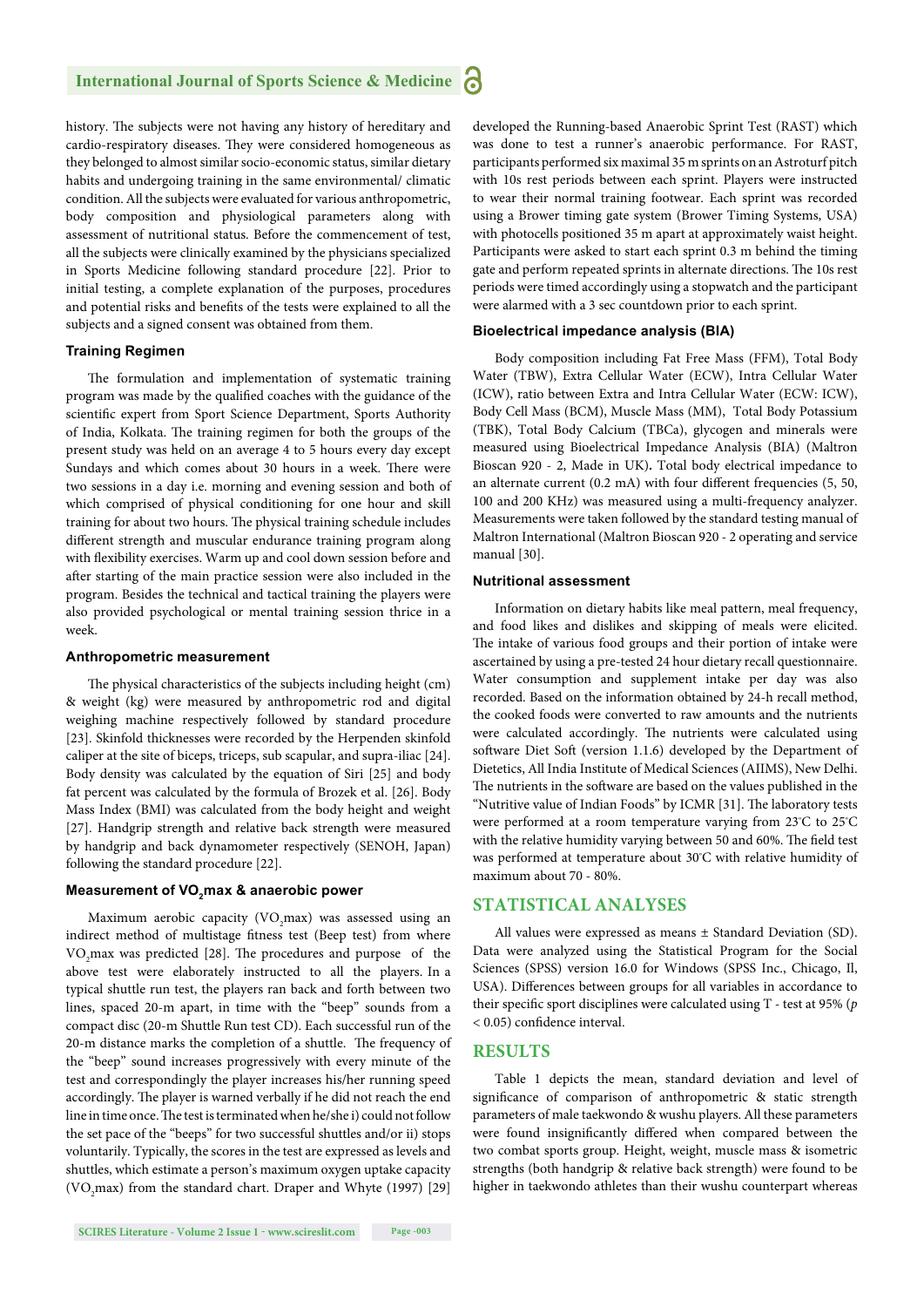

body fat was higher in wushu players.

The comparison of body composition profile of male taekwondo & wushu players was listed in table 2. Taekwondo players were recorded with insignificantly higher body cell mass, muscle mass, level of potassium and calcium and significantly higher glycogen store  $(p < 0.01)$  than their wushu counterpart.

Table 3 revealed the comparison of anaerobic power & endurance capacity of taekwondo & wushu players. Wushu players showed significantly higher aerobic capacity ( $p < 0.05$ ) and lower minimum anaerobic power ( $p < 0.001$ ) and average anaerobic power ( $p < 0.05$ ) than their taekwondo counterpart. No such significant difference was observed in fatigue index when compared between the groups.

Table 4 represented the comparison of RAD and nutritional status of male taekwondo & wushu players. Both total calorie (*p* < 0.01) & phosphorus intake were found to be significantly higher ( $p < 0.05$ ) in taekwondo athletes than their wushu counterpart. All other nutritive parameters were insignificantly differed when compared between the groups. Although, the total calorie intake fetched by carbohydrate, protein and fat were maintained by both the groups, but both the groups had lower overall all calorie intake when compared to the RDA.

Comparison of age, height, weight, body fat percentage, aerobic capacity and anaerobic power of taekwondo players of present study with their international counterparts was represented in table

**Table 1:** Comparison of mean, standard deviation and level of significance of various anthropometric and static strength parameters of young male taekwondo and wushu players

| <b>Parameters</b>                          | <b>Taekwondo</b><br>$(n = 12)$ | Wushu<br>$(n = 14)$ | t value<br>(Level of<br>significance) |  |  |  |
|--------------------------------------------|--------------------------------|---------------------|---------------------------------------|--|--|--|
| Age (yrs)                                  | $15.9 \pm 1.83$                | $15.5 \pm 1.82$     | $0.658$ (NS)                          |  |  |  |
| Height (cm)                                | $170 \pm 4.95$                 | $167.4 \pm 5.08$    | 1.479 (NS)                            |  |  |  |
| Weight (kg)                                | $57.8 \pm 7.79$                | $55.0 \pm 5.73$     | 1.137 (NS)                            |  |  |  |
| BMI (kg/m <sup>2</sup> )                   | $19.9 \pm 2.06$                | $19.7 \pm 2.25$     | $0.311$ (NS)                          |  |  |  |
| Body Fat %                                 | $7.8 \pm 2.14$                 | $10.2 \pm 4.23$     | 2.009 (NS)                            |  |  |  |
| Fat Free Mass (%)                          | $92.2 \pm 2.14$                | $89.8 \pm 4.23$     | 2.009 (NS)                            |  |  |  |
| Handgrip strength Right (kg)               | $41.3 \pm 8.09$                | $40.2 \pm 5.76$     | $0.423$ (NS)                          |  |  |  |
| Handgrip strength Left (kg)                | $41.1 \pm 9.25$                | $38.9 \pm 6.44$     | $0.789$ (NS)                          |  |  |  |
| Relative back strength (kg/kg)<br>body wt) | $2.0 \pm 0.39$                 | $1.8 \pm 0.20$      | 1.610 (NS)                            |  |  |  |
| Hemoglobin (mg/dl)                         | $13.2 \pm 0.58$                | $13.9 \pm 0.55$     | 1.380 (NS)                            |  |  |  |
| NS = Not Significant.                      |                                |                     |                                       |  |  |  |

| <b>Table 2:</b> Comparison of mean, standard deviation and level of significance of |  |
|-------------------------------------------------------------------------------------|--|
| body composition profile of young male taekwondo and wushu players.                 |  |

| <b>Parameters</b>                     | Taekwondo<br>$(n = 12)$ | Wushu<br>$(n = 14)$ | t value<br>(Level of<br>significance) |  |
|---------------------------------------|-------------------------|---------------------|---------------------------------------|--|
| Body cell mass (kg)                   | $28.1 \pm 3.89$         | $26.4 \pm 2.79$     | 1.354 (NS)                            |  |
| Muscle mass (kg)                      | $25.3 \pm 3.51$         | $23.7 \pm 2.87$     | 1.469 (NS)                            |  |
| Total body potassium (gm)             | $135.3 \pm 16.08$       | $126.2 \pm 13.44$   | 1.732 (NS)                            |  |
| Total body calcium (gm)               | $989.3 \pm 107.45$      | $924.6 \pm 137.87$  | 1.479 (NS)                            |  |
| Glycogen mass (gm)                    | $495.4 \pm 42.16$       | $448.5 \pm 53.48$   | $2.753**$                             |  |
| Mineral content (gm)                  | $3.9 \pm 0.49$          | $3.6 \pm 0.64$      | $1.606$ (NS)                          |  |
| **= $p$ < 0.01, NS = Not Significant. |                         |                     |                                       |  |

**SCIRES Literature - Volume 2 Issue 1 - www.scireslit.com Page -004**

**Table 3:** Comparison of mean, standard deviation and level of significance of anaerobic power & endurance work capacity of young male taekwondo and wushu players.

| <b>Parameters</b>                                         | Taekwondo         | Wushu             | t value<br>(Level of<br>significance) |  |
|-----------------------------------------------------------|-------------------|-------------------|---------------------------------------|--|
| Aerobic capacity (ml/kg/min) $38.3 \pm 5.73$              |                   | $44.3 \pm 7.41$   | $2.569*$                              |  |
| Max anaerobic power (watt)                                | $320.9 \pm 62.26$ | $307.7 \pm 50.96$ | $0.656$ (NS)                          |  |
| Min anaerobic power (watt)                                | $220.3 \pm 26.28$ | $184.9 \pm 27.57$ | $3.708$ ***                           |  |
| Average Anaerobic power<br>(watt)                         | $265.3 \pm 39.53$ | $237.2 \pm 37.66$ | $2.061*$                              |  |
| Relative anaerobic power<br>(watt/kg)                     | $5.7 \pm 1.35$    | $5.6 \pm 1.03$    | $0.071$ (NS)                          |  |
| Fatique Index (watts/sec)                                 | $2.6 \pm 1.12$    | $2.9 \pm 0.92$    | $0.964$ (NS)                          |  |
| $* = p < 0.05$ , $** = p < 0.001$ , NS = Not Significant. |                   |                   |                                       |  |

**Table 4:** Comparison of mean, standard deviation and level of significance of RDA and nutritional status of young male taekwondo and wushu players.

| <b>Parameters</b>                                                                           | RDA. | Taekwondo           | Wushu              | t value<br>(Level of<br>significance) |  |
|---------------------------------------------------------------------------------------------|------|---------------------|--------------------|---------------------------------------|--|
| Calorie (kcal)                                                                              | 3600 | $3129.8 \pm 518.95$ | 2784.4 ± 175.82    | $2.522*$                              |  |
| Carbohydrate (%)                                                                            | 65   | $63.8 \pm 2.51$     | $64.5 \pm 2.33$    | $0.748$ (NS)                          |  |
| Protein (%)                                                                                 | 15   | $16.1 \pm 0.99$     | $15.0 \pm 2.07$    | 1.951(NS)                             |  |
| Fat (%)                                                                                     | 20   | $20.1 \pm 2.36$     | $20.5 \pm 1.09$    | $0.707$ (NS)                          |  |
| Crude Fiber (gm)                                                                            | 30   | $9.8 \pm 2.30$      | $8.6 \pm 1.45$     | 1.904(NS)                             |  |
| Calcium (mg)                                                                                | 800  | $679.4 \pm 78.94$   | $694.6 \pm 88.43$  | $0.512$ (NS)                          |  |
| Phosphorus (mg)                                                                             | 1600 | $2670.8 \pm 406.43$ | 2308.4 ± 182.11    | $3.255**$                             |  |
| Iron $(mg)$                                                                                 | 28   | $24.1 \pm 5.06$     | $22.2 \pm 1.92$    | 1.376(NS)                             |  |
| Vitamin A (mcg)                                                                             | 600  | $503.1 \pm 114.25$  | $507.1 \pm 141.72$ | $0.088$ (NS)                          |  |
| Vitamin C (mg)                                                                              | 40   | $55.8 \pm 15.34$    | $53.6 \pm 15.78$   | $0.397$ (NS)                          |  |
| Vitamin $B_{12}$ (mcg)                                                                      | 1    | $1.7 \pm 0.55$      | $1.8 \pm 0.59$     | $0.302$ (NS)                          |  |
| *= $p$ < 0.05, *= $p$ < 0.01, NS = Not Significant, RDA = Recommended Dietary<br>Allowance. |      |                     |                    |                                       |  |

5. The table reveals that the age of present players is almost same as Malaysian club players, Athence taekwondo team and Korean players was much younger than Czech National players & Sydney 2000 Olympic Games players. But height of our subjects was more than Malaysian club players and Korean players. Body fat percent of the present players was well comparable as compared with Czech National taekwondo athletes. Similarly, VO2 max of the present players was also similar to the players of Korean taekwondo team. But on the other hand the relative anaerobic power of the present study was recorded much lower as compared to Czech and Tunisian national taekwondo players.

Figure 1 depicts the pictorial representation of daily excess or under nutrient intake of male taekwondo & wushu players as compared to the Recommended Dietary Allowances (RDA). Phosphorus, vitamin C & vitamin  $B_{12}$  were found to be excessively consumed by these athletes. Whereas, they consumed all the other nutrients lower than their RDA, especially crude fiber i.e.,  $< 60\%$ .

#### **DISCUSSION**

It is well established that performance in combat sports is dependent on several factors, such as anthropometric characteristics, physiological profile and nutritional requirements [3]. Present study was executed with an aim to compare two popular combat sports in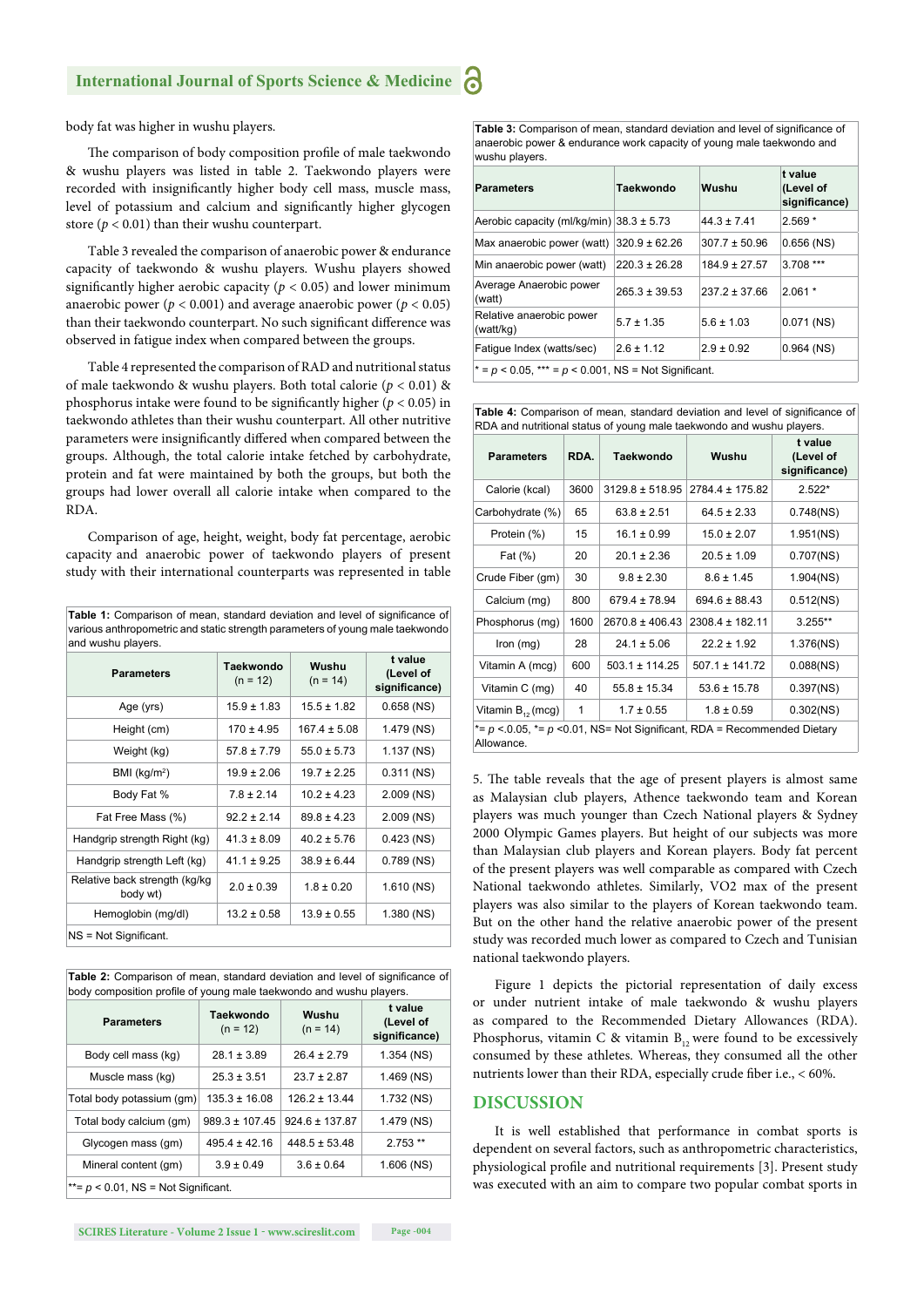| counterparts.                                                 |                 |                   |                  |                    |                                     |                                          |
|---------------------------------------------------------------|-----------------|-------------------|------------------|--------------------|-------------------------------------|------------------------------------------|
| Author (s)                                                    | Age<br>(yrs)    | Height<br>(cm)    | Weight<br>(kg)   | Body fat<br>$(\%)$ | VO <sub>2</sub> max (ml/kg/<br>min) | Relative anaerobic<br>power<br>(W/kg BW) |
| Pieter et. al., 2009<br>Taekwondo club of Malaysia            | $15.9 \pm 1.20$ | $166.8 \pm 7.98$  | $65.9 \pm 16.86$ |                    | ٠                                   |                                          |
| Kazemi et. al., 2006<br>Sydney 2000 Olympic Games             | $24.4 \pm 0.3$  | $183.0 \pm 0.08$  | $73.4 \pm 12.10$ |                    | $\overline{\phantom{a}}$            |                                          |
| Heller et al, 1998<br>Czech National taekwondo athletes       | $20.9 \pm 2.2$  | $179.0 \pm 6.00$  | $69.9 \pm 8.70$  | $8.2 \pm 3.10$     | $53.9 \pm 4.4$                      | ٠                                        |
| Melhim, 2001<br>Korean taekwondo team                         | $13.8 \pm 2.2$  | $155.4 \pm 15.80$ | $52.4 \pm 3.60$  | $13.1 \pm 4.90$    | $36.3 \pm 9.2$                      | ٠                                        |
| Nikolaidis et al, 2016<br>TKD teams from Athens (Greece)      | $15.1 \pm 1.1$  | $172.7 \pm 8.10$  | $62.3 \pm 10.40$ | $13.7 \pm 4.20$    | ٠                                   | ٠                                        |
| Pieter, 1991<br>Czech National taekwondo athletes             |                 |                   |                  |                    | 54.60                               | 14.7                                     |
| Erie et al., 2007<br>Tunisian national team elite male        |                 |                   |                  |                    | 56.22                               | 12.1                                     |
| Dizon et. al., 2012<br>2008 elite Filipino taekwondo athletes | $23.8 \pm 2.3$  | $173.4 \pm 5.7$   | $70.7 \pm 14.0$  | $11.4 \pm 5.2$     | $50.5 \pm 5.0$                      | ٠                                        |
| Heller et. al., 1998<br>Czech taekwondo athletes              | $18.5 \pm 2.6$  | $168.0 \pm 5.0$   | $62.3 \pm 7.4$   | $15.4 \pm 5.1$     | $53.9 + 4.4$                        | $\overline{\phantom{0}}$                 |
| Present study on young Indian<br>taekwondo players            | $15.9 \pm 1.83$ | $170 \pm 4.95$    | $57.8 \pm 7.79$  | $7.8 \pm 2.14$     | $38.3 \pm 5.73$                     | $5.7 \pm 1.35$                           |

**Table 5:** Comparison of age, height, weight, body fat percentage, aerobic capacity and anaerobic power of taekwondo players of present study with their international counterparts.



accordance to their physical, physiological & nutritional needs. Present study revealed that the taekwondo players have higher body height (Czech, Malaysian and Korean taekwondo athletes) and lower body fat content as compare to wushu players and as well as their international taekwondo counterparts (Czech national taekwondo athletes- 8.2%, Korean taekwondo team- 13.1%, Taiwanese Taekwondo athletes- 13.2%, and Tunisian national team Taekwondo athletes- 11.8%) [6,32,33]. Markovic and his colleagues have reported that successful taekwondo athletes have lower body fat and are taller than less successful ones. As the nature of taekwondo involves fast and powerful kicks and therefore, requires a lean physique. Taller athletes are believed to have an advantage over their opponents as they have a longer reach and a longer body 'lever' allowing them to attack the opponent in a short time covering a larger distance and to use smaller amounts of energy. Further, it has been suggested that lower body fat percentage and higher lean body mass is needed to gain the highest aerobic capacity [34]. Maughan et al concluded that higher muscle mass & higher body calcium content has got a positive relation with the muscle contraction and the increased high-velocity muscular strength [35]. Calcium is not only significant for bone growth but also cellular and muscular contractions [36]. Proper resistance training may result in 'Muscular hypertrophy' which is the main cause for higher muscle mass development [37]. Eventually, the

**SCIRES Literature - Volume 2 Issue 1 - www.scireslit.com Page -005**

strong correlations between isometric strength with BCM & MM are possibly due to the strength training induced muscular hypertrophy. It has been reported in a study of endurance sports that aerobic demand of energy release is high with a greater BCM content. Taekwondo players reported higher muscle mass, body cell mass, isometric strength than wushu athletes which may have developed due to training in a high intensity resistance program [38]. Results of the present study also corroborated with the above findings and the reason of such results as mentioned by the above authors are true in this case. A study on Czech national taekwondo athletes reported the VO<sub>2</sub> max values of 54.6 ml/kg/min [39], which was lower than the value as reported in Tunisian national team elite male taekwondo athletes (56.22 ml/kg/min) [40]. Consequently, we found that the TKD players had lower aerobic capacity when compared to their international counterparts except the Korean taekwondo players. Lower aerobic capacity in both Korean and present taekwondo players may be due to their lower age as compared to their international counterparts. On the other hand wushu players were found to have significantly higher ( $p < 0.05$ ) aerobic capacity than their taekwondo counterpart. This may be due to the nature of the game and their higher hemoglobin level. Due to explosive highintensity nature of the sport, taekwondo & wushu athletes require high anaerobic power and anaerobic capacity [31]. Anaerobic power and capacity represent energy production from phosphagen and from combined phosphagen and glycogenolysis respectively. It has been reported that glycogen may limit the anaerobic capacity of an athlete during play [41]. The present values for relative anaerobic power (5.7 W/kg BW) were considerably lower than the 14.7 W/kg BW as reported in Czech national Taekwondo athletes [32], elite American senior taekwondo athletes (11.8 W/kg BW) [33] and Tunisian national team taekwondo athletes (12.1 W/kg BW) [40]. As reported, the anaerobic power of wushu players was almost similar to that of Brazilian wushu athletes (5.8 watt/kg) [41]. Although, scarce resources are available regarding the anaerobic power of WSU players but it has been reported that that they have lower mean anaerobic power than other fighter athletes [21,23]. In accordance to the nutrition and hydration guidelines set under the collaboration of Indian Life Science Institute, National Institute of Nutrition and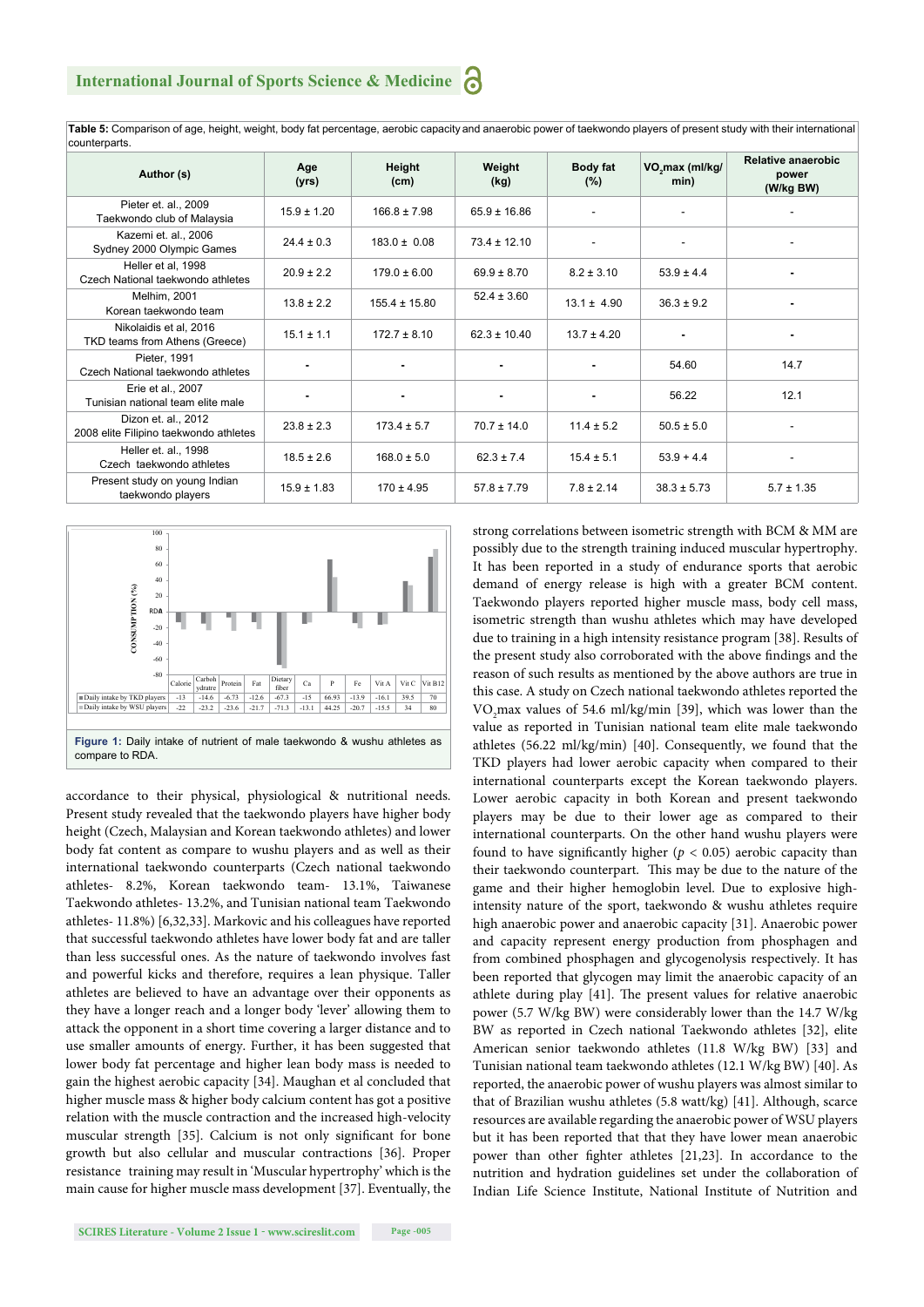#### **International Journal of Sports Science & Medicine**

Sports Authority of India, weight division games like TKD and WSU are categorized under Group-IV sport event which demands a minimum of 3600 Kcal of daily calorie consumption with an energy bifurcation of 65%, 15% and 20% to be fetched from carbohydrate, protein and fat respectively [42]. Although TKD players were found to have significantly higher ( $p < 0.05$ ) Daily Calorie Consumption (DCC) 3129.8 ± 518.95 Kcal/day than WSU players (2748.4 ± 175.82 Kcal/day), but both the groups failed to meet the optimal DCC adding convincing results to the earlier research studies [43]. A study conducted on Indian martial artists found mean energy intake of taekwondo and wushu players to be  $2038 \pm 337$  Kcal and  $2074 \pm 366$ Kcal respectively [44]. They have also reported Taekwondo martial artists to have highest mean carbohydrate and protein intake whereas Wushu martial artists were found to have highest fat intake [44]. Even if the overall distribution of macronutrients with respect to their actual calorie consumption is well maintained by both taekwondo and wushu players, but there exists a remarkable deficit of calorie, carbohydrate, protein and fat deficit which among taekwondo players was found to be 13%, 15%, 7% and 13%; whereas among wushu players was noted to be 23%, 23%, 24% and 22% respectively when compared to the standard guidelines. Carbohydrate being the prime source of energy was observed to fetch  $63.8 \pm 2.51$  % and  $64.5 \pm 2.33$ % among taekwondo and wushu players showing no significant difference. Carbohydrate being highly used for moderate intensity exercises, its intake is associated with physical performance of muscle under exertion. Low-carbohydrate diets may compromise physical performance, causing negative effects in those who practice physical activities [45]. Factors such as intensity and duration of exercise/ physical training and diet may change intake needs of this nutrient [46]. Our results showed convincing results as previous studies have demonstrated that male athletes seem to be more frequently follow the recommended carbohydrate intake range [47]. It can be predicted that optimal carbohydrate intake may also result in optimal glycogen concentration that can further enhance anaerobic performance [41]. Protein consumption of the taekwondo and wushu athletes were considered to be near to the RDA (16.1  $\pm$  0.99; 15.0  $\pm$  2.07) which further coincided with the previously done research following the classic recommendations [39]. Even though the fat consumption by the players of both the sports ( $20.1 \pm 2.36$ %,  $20.5 \pm 1.09$ % respectively) was found to be optimal while considering the percentage of its portion from the total calorie consumed but there still exists deficiency when compared to the recommended range. Taekwondo and wushu players showed lower crude fiber intakes i.e.,  $9.8 \pm 2.30$  gm (67%) and  $8.6 \pm 1.45$  gm (71%) respectively as the nutrition guidelines as set for athletes recommends a daily intake of 25-48gm dietary fiber a day for daily consumption of 3000-7000 Kcal [42]. Crude fiber is responsible for retention of calcium & phosphorus in the body from vegetables as from milk. The enlisted daily diet of the players of both taekwondo and wushu was observed to fetch very low amount of calcium i.e. 679.4  $\pm$  78.94mg/day and 694.6  $\pm$  88.43mg/day respectively as compared to the recommended dietary allowances (800mg/day) [43]. Poor calcium intake is also supported by the report made by Canadian Pediatric Society as it recommends an average of 1300mg/day of calcium consumption by the athletes of 9 – 18 years age [47]. Adolescent period marks an increased need for calcium, particularly for growth and development, and it is the time of life when 50 percent of the bony mass is acquired, as it is generally fully formed by the age of 18 and growth stretch marks 37% of its development. To maintain serum levels in dietary calcium deficient state, mobilization of calcium and phosphorus from the bones occurs to normalize serum calcium concentrations [48]. Iron is a trace mineral that influences athletes' capability to perform and if deficient may directly hamper their physical performance [46,47]. Our data revealed poor intake of both calcium and iron by both the groups in comparison to the RDA. Phosphorus intake was found to be approximately 1.5 times more than their recommended intake. It has been referenced that too much intake of phosphorus can limit body's ability to absorb minerals like calcium, iron, magnesium and zinc and may contribute to anemia. Energy intake has direct links with B vitamins, as it is documented that the more availability of vitamins is found in higher energy intake [49]. Both the groups failed to meet the optimal vitamin A requirement i.e.; 600 IU/day as documented in the RDA. Our study revealed optimal intake of vitamin C & vitamin  $B_{12}$  by both the groups when compared to RDA [42]. Vitamin C is involved in number of metabolic reactions as it acts on the synthesis of collagen, immunologic function, and also increases absorption of non-heme iron thereby preventing iron-deficiency anemia acting as an effective anti-oxidant [49]. Higher vitamin  $B_{12}$  intake by both the groups reveals fair animal protein intake as it is commonly found in foods such as fish, shellfish, meat, and dairy products [50]. This research article adds baseline observation in reference to anthropometric status, nutritional intake, body composition, aerobic work capacity and anaerobic power of taekwondo and wushu athletes. Taekwondo athletes were found to have lower body fat percentages, higher body cell mass and higher muscle mass which may be explained as their indulgence in more resistance training resulting in muscular hypertrophy. Although athletes consumed adequate protein, carbohydrate intake was below the recommendation as most often occurs with weight-classed combat sports. Inspite of both the games being dependent on anaerobic energy system but results revealed higher aerobic power among wushu players & anaerobic capacity among taekwondo players which may have occurred due to physiological adaptive response, metabolic systems development and nature of game in both the games. So, it can also be inferred that training specified for taekwondo can increase strength and muscle tone, reduce body fat and improve anaerobic power. Contrarily, formal training specified for wushu can increase aerobic power. The obtained results observed among both the games were found to be corroborating with the international standards.

#### **ACKNOWLEDGEMENT**

The author expresses his sincere gratitude to the SAI Eastern Centre, Kolkata for providing facilities and expertise.

#### **REFERENCES**

- 1. Kazemi M, Pieter W. Injuries at the Canadian National Tae Kwon Do Championships: a prospective study. BMC Musculoskelet Disord. 2004; 5:1- 8. https://goo.gl/MiT5mX
- 2. Claessens AL, Hlaatky S, Lafevre J, Holdhaus H. The role of anthropometric characteristic in modern pentathlon performance in female athletes. J Sports Sci. 1994; 12: 391-410. https://goo.gl/gZf9q9
- 3. Mudd LM, Fornetti W, Pivarnik JM. Bone mineral density in collegiate female athlete: comparisons among sports. J Athl Train. 2007; 42: 403-408. https://goo.gl/4AyDZS
- 4. Fong SS, Ng GY. Does taekwondo training improve physical fitness? Phys Ther Sport. 2011; 12: 100-106. https://goo.gl/mzvK1x
- 5. Markovic G, Vucetic V, Cardinale M. Heart rate and lactate responses to taekwondo fight in elite women performers. Biol Sport. 2008; 25:135-146. https://goo.gl/6FwVVM
- 6. Bouhlel E, Jouini A, Gmada N, Nefzi A, Abdallah KB, Tabka Z. Heart rate and blood lactate responses during taekwondo training and competition. Sci Sports. 2006; 21: 285-290. https://goo.gl/ySehJE